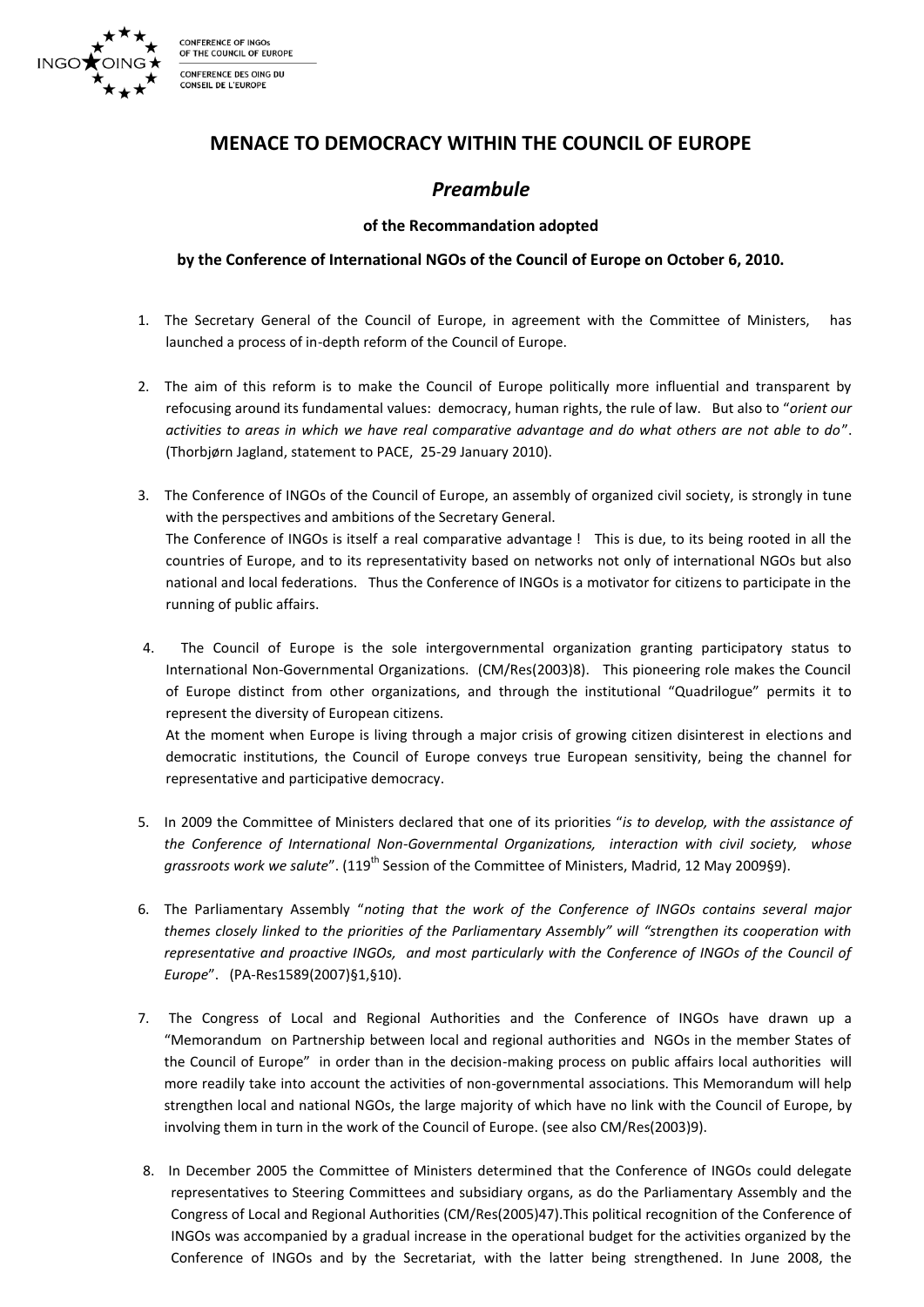Conference of INGOs reformed its organs and mechanisms in order to be more in harmony with the other pillars of the Council of Europe "Quadrilogue".

9. The Conference of INGOs undertakes actions in order to strengthen civil society in the member States of the Council of Europe and in Belarus, notably :

<sup>o</sup> The Code of Good Practice for Civil Participation in the decision-making process, recognized by the Committee of Ministers as a "reference document for the Council of Europe and a basic text enabling the development of a framework offering citizens in European countries the means to participate in the conduct of public affairs. (CM Declaration, 21.10.2009)

<sup>o</sup> The Expert Council on NGO Law contributes to creating a favourable environment for the work of NGOs in Europe, and monitors the implementation of the Committee of Ministers Recommendation to member States on the legal status on non-governmental organizations in Europe (CM/Rec(2007)14).

<sup>o</sup> The Forum for the Future of Democracy: Together with the Committee of Ministers, the Parliamentary Assembly and the Congress of Local and Regional Authorities, the Conference therein constitutes an expression of the democratic pluralism that is essential for the construction of a citizens' Europe Quadripartite governance ensures the transversality of the Forum. The Conference is a member of the Forum's Advisory Board. (CM/Res(2003)8).

<sup>o</sup> Regional NGO Congresses are intended for the countries of Central and Eastern Europe (Georgia, Lithuania, Poland, Russian Federation, Ukraine, Belarus, etc). They emphasis the role of civil society within a democracy and facilitate the exchange of experience and the laying of groundwork for regional NGO networks.

<sup>o</sup> The White Book: The Conference contributed to the drawing up and implementation of the White Book on intercultural dialogue.

<sup>o</sup> Biodiversity Day: An event organized in April 2010 by the Conference of INGOs and whose conclusions were co-signed by the PACE and the Congress.

<sup>o</sup> The North-South Centre in Lisbonne : Signature of a cooperation agreement (partership) between the Conference of INGOs and the North-South Centre. The Conference has two seats on the Executive Committee.

<sup>o</sup> Ministerial Conferences : Active participation in the work of these Conferences, also involving NGOs that are not members of the Conference of INGOs.

<sup>o</sup> Programme of support to civil society in Russia. Promote the role and impact of NGOs in public life.

<sup>o</sup> Steering Comittees : participation in the drafting and implementation of Council of Europe Conventions.

**Programmes of support to civil society in Belarus:** promote the values and standards of the Council of Europe.

- 10. The Conference of INGOs, by virtue of its work and activities, is heavily involved in "soft security". Being close to citizens and having multilateral partnerships, it plays a role of "facilitator" in conflict situations where security and stability are at risk in certain areas of our continent. Through its civil dialogue, its expertise, its closeness to citizens, its assistance to strengthening citizen participation in political life, and with the support of the "Quadrilogue", the Conference is an irreplaceable actor for conflict prevention, in confronting political extremism and the impact of the financial crisis on democracy, human rights and the rule of law in Europe. "The security and stability of Europe seem no longer to be an issue between States' but within their borders". (Thorbjørn Jaglund, Bruxelles, 29 September 2010).
- 11. The Conference of INGOs contributes to the drawing up and effective implementation of Council of Europe legal instruments which ensure the protection of human rights, such as the European Convention on Human Rights, the European Social Charter, the Convention on combatting trafficking of human beings, or the future Convention on combating violence against women, and many others. Towards citizens the Conference promotes the actions of the Council of Europe both in Europe and in its relations with the rest of the world, such as the Euro-Mediterranean dialogue. Many members of the Conference of INGOs are present in other international fora: the UN, UNESCO, the EU, OSCE, the International Labour Organization and others. The Conference of INGOs is also an active and essential vehicle for the development, the promotion and the spreading of knowledge internationally about the work and activities of the Council of Europe.